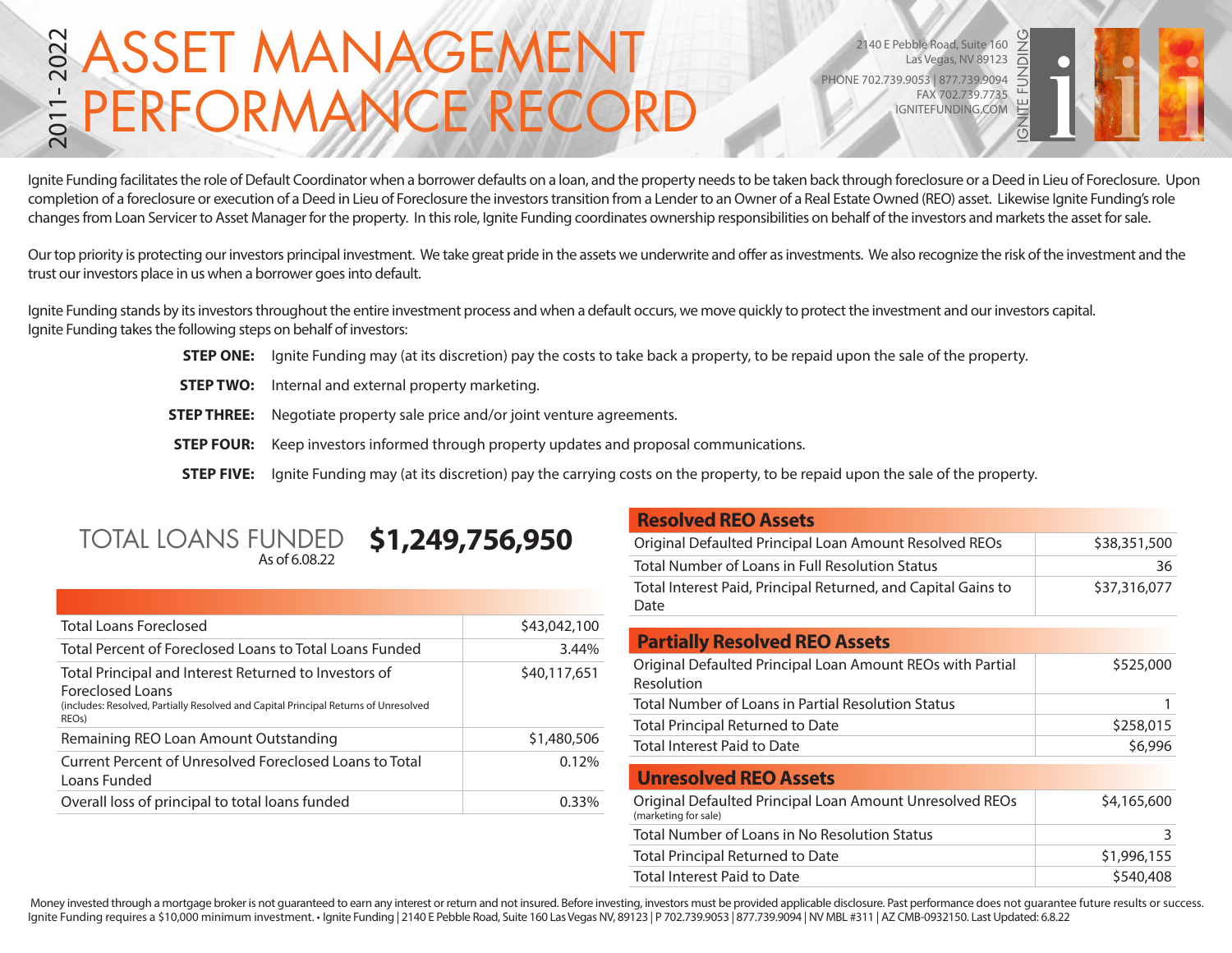# **S ASSET MANAGEMENT<br>= PERFORMANCE RECORD**

2140 E Pebble Road, Suite 160 Las Vegas, NV 89123 PHONE 702.739.9053 | 877.739.9094 FAX 702.739.7735 IGNITEFUNDING.COM



#### **UNRESOLVED REAL ESTATE OWNED (REO)**

| <b>ASSET NAME</b>  | <b>LOAN TYPE</b>      | <b>LOAN SUB-TYPE</b>                 | <b>ORIGINAL LOAN</b><br><b>AMOUNT</b> | <b>REMAINING LOAN</b><br><b>AMOUNT</b> | <b>PRINCIPAL</b><br><b>RETURNED TO</b><br><b>INVESTORS TO</b><br>DATE* |                 | <b>INTEREST PAID BY</b><br><b>BORROWER PRIOR</b><br><b>TO DEFAULT</b> |            |                         |     |            |                                                                                                                                                                                                 | <b>LOAN-TO-VALUE</b> | <b>INVESTOR</b><br><b>INTEREST</b><br><b>RATE</b> | <b>FORECLOSURE</b><br><b>DATE</b> | <b>RESOLUTION STATUS</b> |
|--------------------|-----------------------|--------------------------------------|---------------------------------------|----------------------------------------|------------------------------------------------------------------------|-----------------|-----------------------------------------------------------------------|------------|-------------------------|-----|------------|-------------------------------------------------------------------------------------------------------------------------------------------------------------------------------------------------|----------------------|---------------------------------------------------|-----------------------------------|--------------------------|
| 4234 Franklin, LLC | Development           | Residential- Partially Improved      | 742,600.00 \$                         | 60,000.00                              |                                                                        |                 | $-S$                                                                  | 142,527.71 | <b>Appraisal Waiver</b> | 10% | 12/11/2018 | Construction completed through joint venture between<br>majority members and builder. Marketing remaining lots for<br>sale.                                                                     |                      |                                                   |                                   |                          |
| 4338 Yousef, LLC   | Refinance-Acquisition | <b>Commercial-Existing Structure</b> | 1.650.000.00 \$                       | 300,000,00                             | - 56                                                                   | 1.193.660.33 \$ |                                                                       | 159.531.84 | 79% LTV                 | 10% | 5/16/2019  | Investor majority approved accepting a Deed in Lieu of<br>foreclosure. Two of three properties encumbered in the<br>original loan have been sold. Final property is being<br>marketed for sale. |                      |                                                   |                                   |                          |
| Big Red 4621, LLC  | Development           | Residential- Paper Lots              | 1,773,000.00 \$                       | 970.505.76 \$                          |                                                                        | 802.494.24 \$   |                                                                       | 238,348.56 | 79% LTV                 | 10% | 10/28/2021 | Property is being reviewed to prepare due diligence items for<br>potential buyers before listing.                                                                                               |                      |                                                   |                                   |                          |
|                    |                       | <b>TOTAL</b>                         | 4,165,600.00 \$                       | 1.330.505.76 \$                        |                                                                        | 1,996,154.57 \$ |                                                                       | 540,408.11 |                         |     |            |                                                                                                                                                                                                 |                      |                                                   |                                   |                          |

\*Principal paid down from partial sales of the property

**PARTIALLY RESOLVED REAL ESTATE OWNED (REO) - JOINT VENTURE RESOLUTION PLAN APPROVED BY INVESTOR MAJORITY**

| <b>ASSET NAME</b>    | <b>LOAN TYPE</b> | <b>LOAN SUB-TYPE</b> | <b>ORIGINAL LOAN</b><br><b>AMOUNT</b> | <b>REMAINING LOAN</b><br><b>AMOUNT</b> | <b>PRINCIPAL</b><br><b>INTEREST PAID BY</b><br><b>RETURNED TO</b><br><b>BORROWER PRIOR</b><br><b>INVESTORS TO</b><br>DATE** |          | LOAN-TO-VALUE    | <b>INVESTOR</b><br><b>INTEREST</b><br><b>RATE</b> | <b>FORECLOSURE</b><br><b>DATE</b> | <b>RESOLUTION STATUS</b>                                                                  |
|----------------------|------------------|----------------------|---------------------------------------|----------------------------------------|-----------------------------------------------------------------------------------------------------------------------------|----------|------------------|---------------------------------------------------|-----------------------------------|-------------------------------------------------------------------------------------------|
| TBH Series 4535, LLC | Construction     | Residential-SFR      | 525,000.00 \$                         | 150,000.00                             | 258,015.04 \$                                                                                                               | 6,996.23 | Appraisal Waiver | 10%                                               | 1/11/2019                         | Pending final disposition by August 2022 as approved by<br>Investor Majority ballot vote. |
|                      |                  | <b>TOTAL</b>         | 525,000.00 \$                         | 150,000.00 \$                          | 258,015.04                                                                                                                  | 6,996.23 |                  |                                                   |                                   |                                                                                           |

\*\* Principal paid down with remaining construction control and interest reserve funds, as well as first part of two-part JV sale to buyer as approved by investor majorities